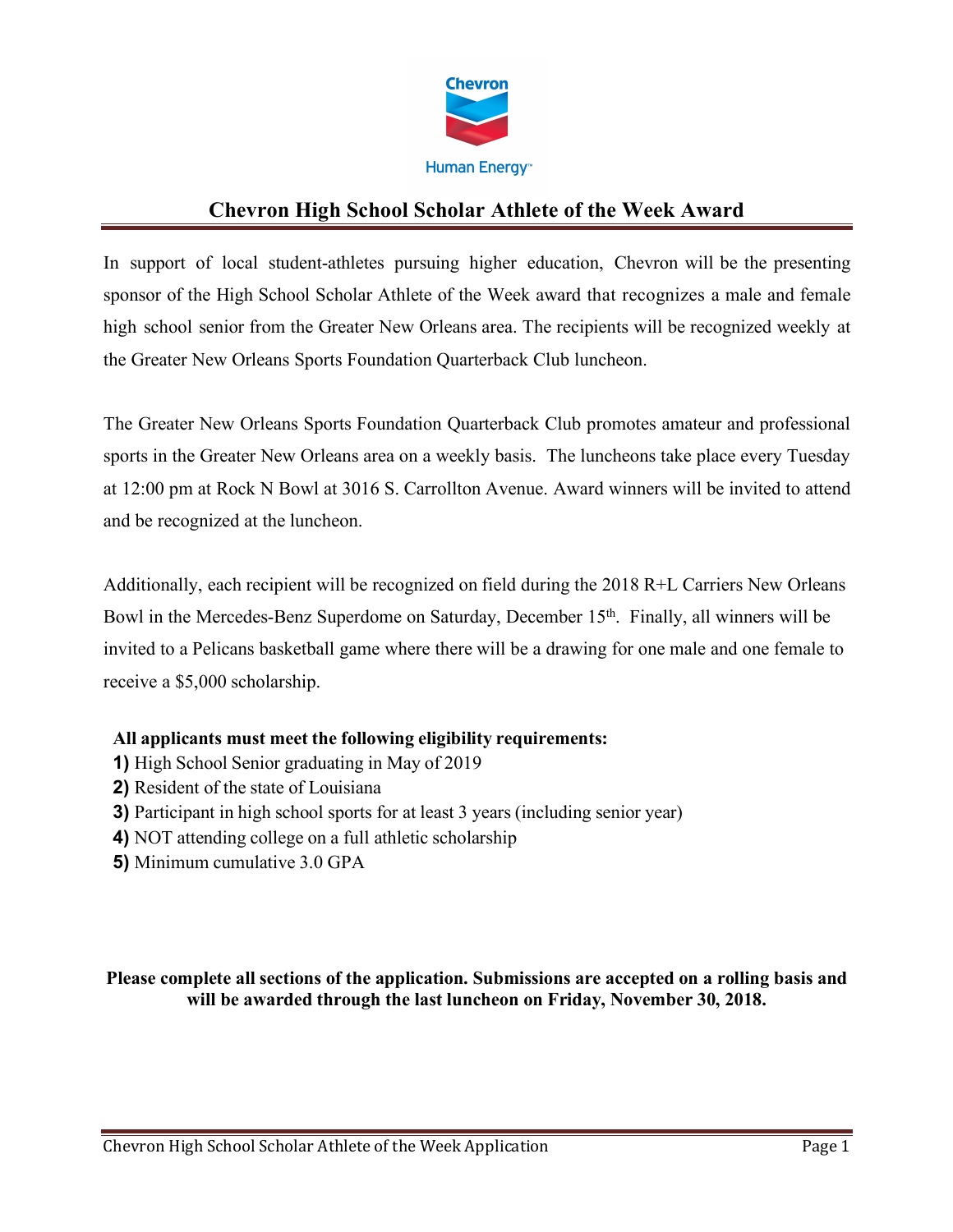

Please complete all sections of the application.

## **Section 1 – Personal Information**

| Name: Paul Utter | Date of Birth:             |
|------------------|----------------------------|
| Home Address:    | Email:                     |
| City/State/Zip:  | Cell Phone:                |
| Parent $(s)$ :   | Home Phone: (123) 333-3333 |
| Facebook:        |                            |
| Twitter:         |                            |
| Instagram:       |                            |

#### **Section 2 – Academic Information**

| Name of High School:                 |                   |  |
|--------------------------------------|-------------------|--|
| Name of High School Counselor:       |                   |  |
| Cumulative GPA:                      | High School Rank: |  |
| <b>SAT/ACT Scores:</b>               |                   |  |
| Anticipated College and/or Major(s): |                   |  |
| School Facebook:                     |                   |  |
| School Twitter:                      |                   |  |
| School Instagram:                    |                   |  |

Please have a high school representative sign below to acknowledge that all of the information contained in this application is correct. We will follow up with each school to confirm and verify all information.

High School Representative Signature:

Chevron High School Scholar Athlete of the Week Application Page 2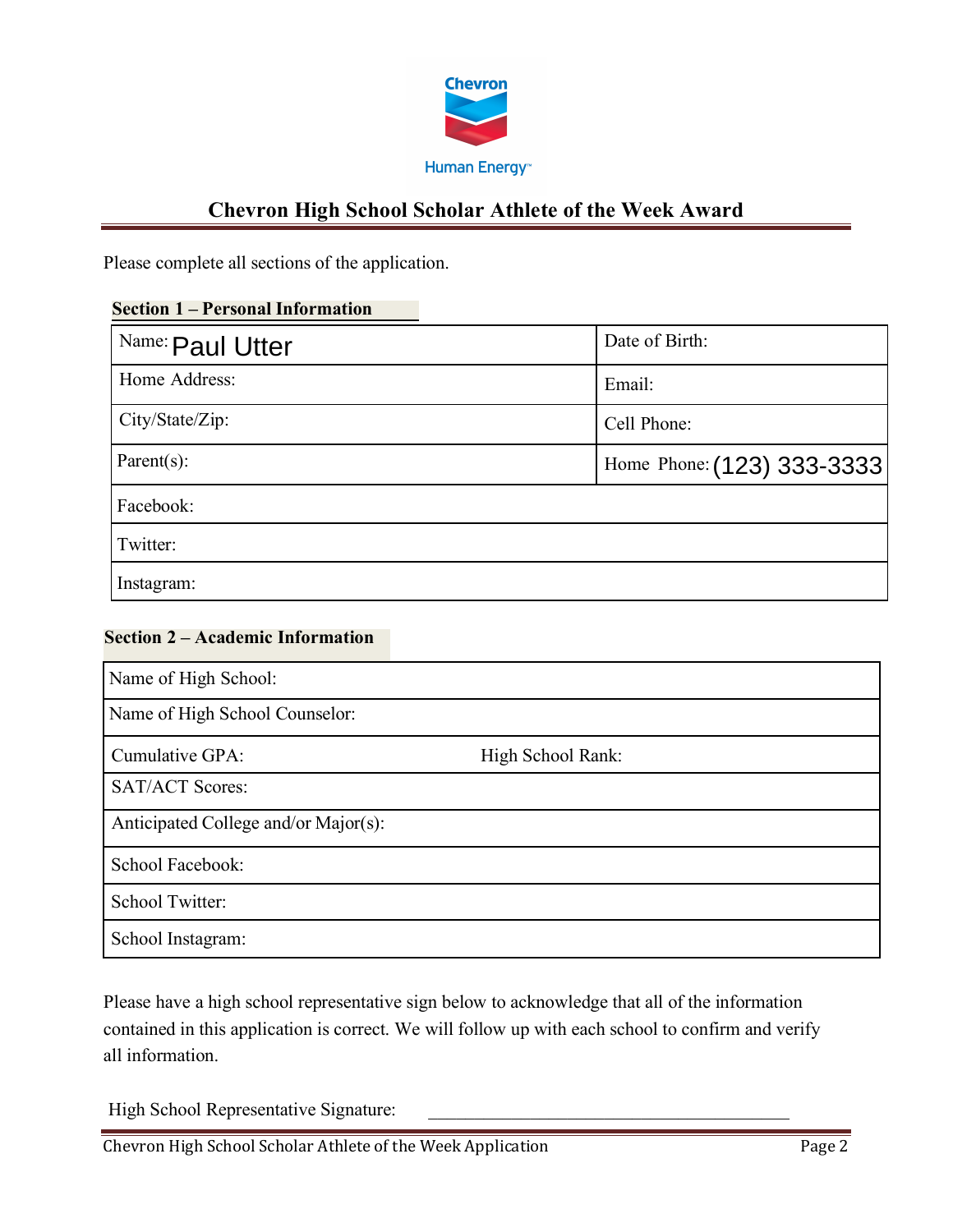

All winners will be notified individually and through their school. Please provide the name and contact information of your school representative.

| Name of High School Contact: |               |
|------------------------------|---------------|
| Position:                    | Phone number: |
| <b>Email Address:</b>        |               |

#### **Section 3 – Activities and Interests**

**A. List and briefly describe your high school extracurricular activities (e.g. memberships in organizations, sports, etc.):**

| Organization Involved | Position Held | Date of Involvement |
|-----------------------|---------------|---------------------|
|                       |               |                     |
|                       |               |                     |
|                       |               |                     |
|                       |               |                     |
|                       |               |                     |

*Please provide a brief description of your involvement for organizations mentioned above:*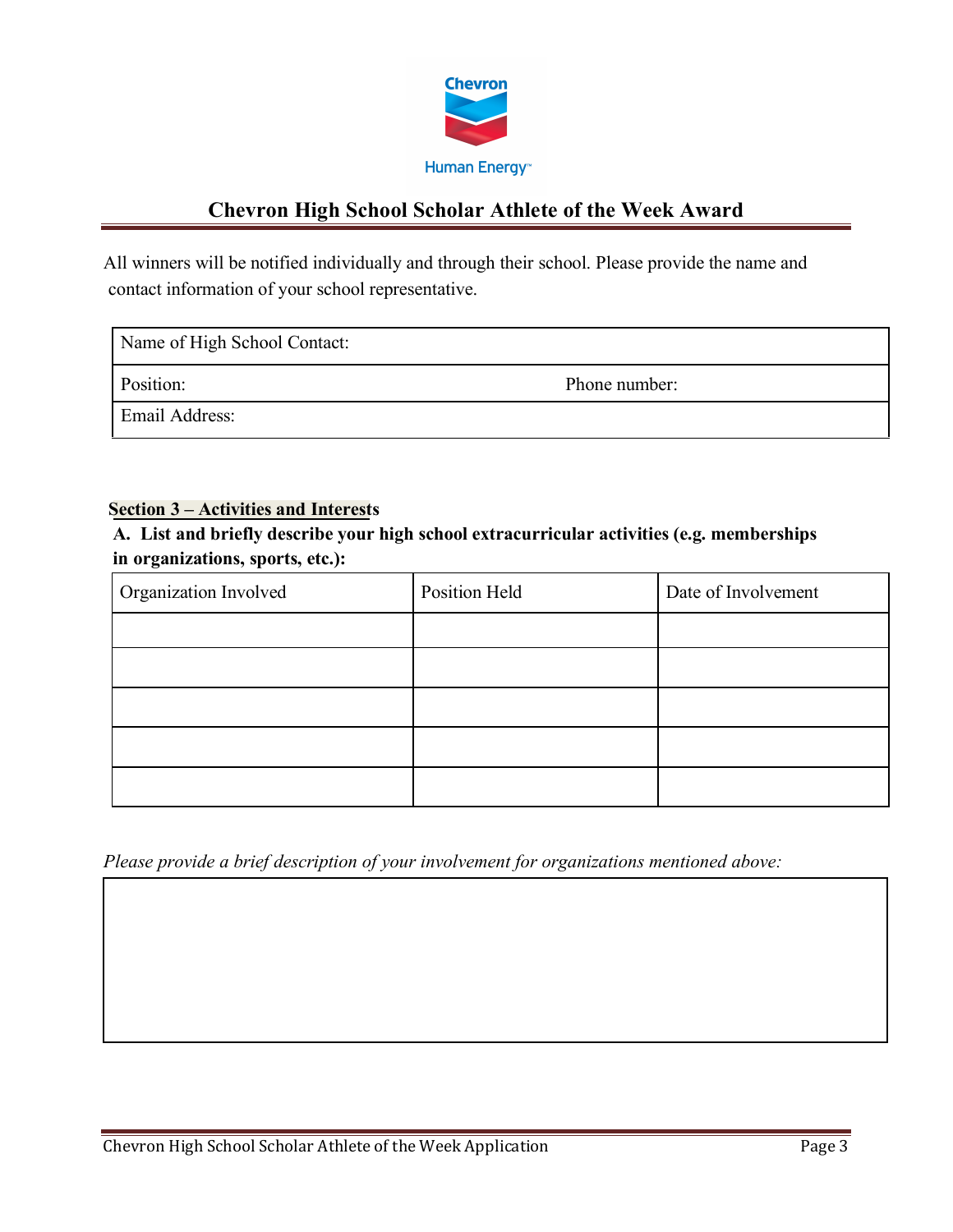

## **B. List and briefly describe volunteer activities in which you have been involved:**

| Organization | Activity | Date of Involvement |
|--------------|----------|---------------------|
|              |          |                     |
|              |          |                     |
|              |          |                     |
|              |          |                     |
|              |          |                     |

*Please provide a brief description of your participation for volunteer activities listed above:* 

## **C. List honors or academic awards you have received (e.g. scholarly activities, research, etc.):**

| Award/Honor | Institution/Organization | Date |
|-------------|--------------------------|------|
|             |                          |      |
|             |                          |      |
|             |                          |      |